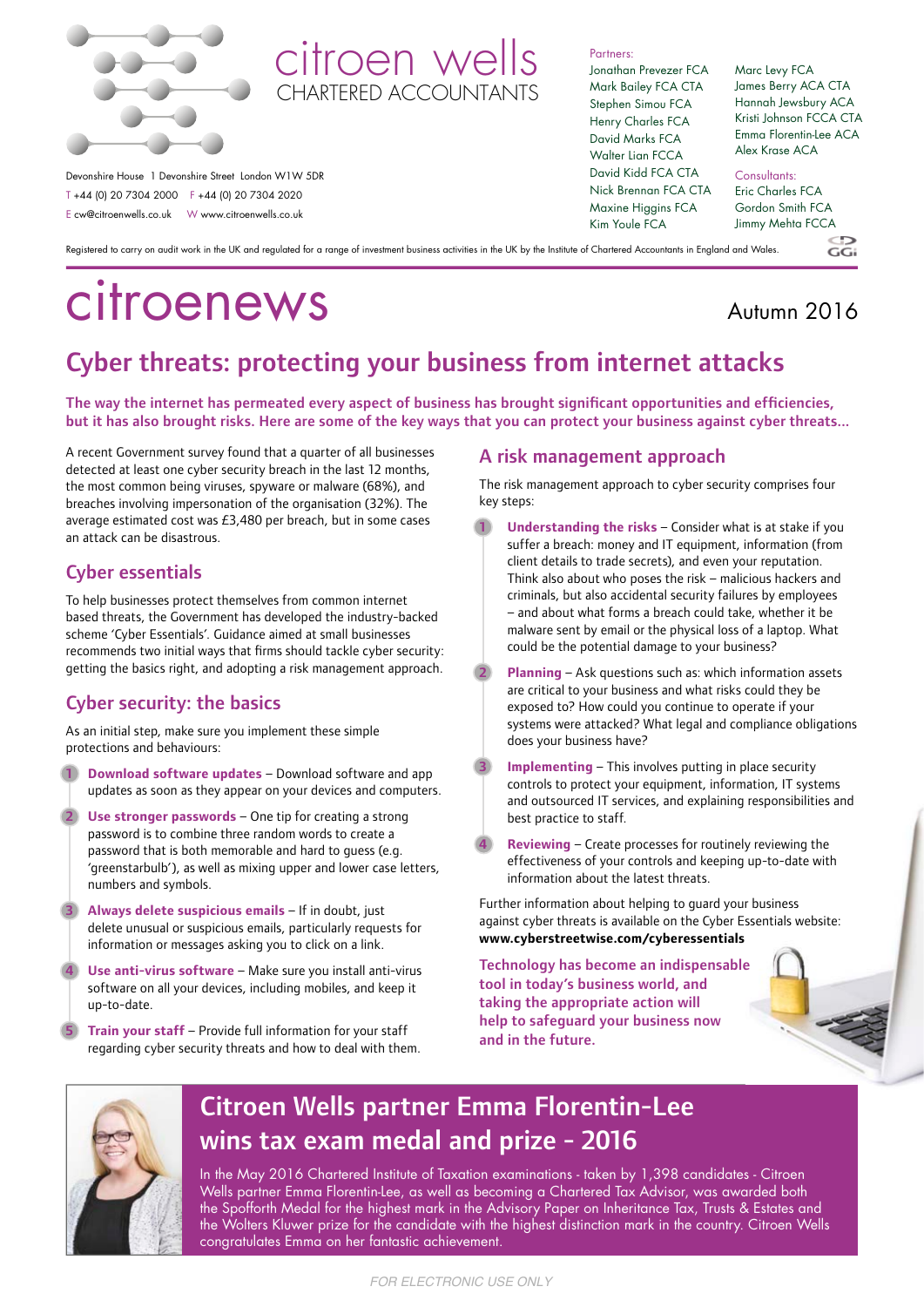## Spotlight on capital gains tax

Capital gains tax (CGT) made the headlines earlier this year when, to many people's surprise, the then Chancellor George Osborne reduced the rates for 2016/17. With this in mind, we consider some of the key features of the current system.

#### **Q. How is CGT charged?**

**A.** As a basic rule, CGT is charged on the difference between what you paid for an asset and what you receive when you sell it, less your annual CGT exemption (£11,100 for 2016/17) if this has not been set against other gains.

The rate of CGT payable on gains depends on the level of the individual's taxable income and gains for the tax year. Effectively, the rules operate by ensuring that any unused basic rate band (£32,000 in 2016/17) can be used in the most beneficial way to reduce the CGT charged.

The figure for total taxable income and gains is calculated after taking into account all allowable deductions including losses, personal allowances and the CGT annual exempt amount.

#### **Q. What are the current rates?**

**A.** Prior to 6 April 2016, CGT was charged at 18% where the individual was a basic rate taxpayer, or 28% to the extent that the individual was a higher rate taxpayer or the gains exceeded the unused part of an individual's basic rate band. However, in the 2016 Budget, the Chancellor announced that the 18% rate would be cut to 10%, while the 28% rate would fall to 20%. These changes came into effect from 6 April 2016.

#### **Q. Do these new rates apply across the board?**

**A.** No, the CGT rates remain at 18% and 28% for residential property gains, non-resident CGT gains, ATED-related gains and gains accruing under the carried interest rules.

#### **Q. What about Entrepreneurs' Relief (ER) and the new Investors' Relief (IR)?**

**A.** ER and IR may be available for certain business disposals and have the effect of charging the first £10 million of qualifying lifetime gains for both ER and IR at an effective rate of 10%.

IR applies where qualifying shares have been issued by an unlisted trading company on or after 17 March 2016 and have been held for a period of three years from 6 April 2016. Many other rules and conditions apply, so please speak to us first to ensure that you maximise any relief.

#### **Q. How can I minimise my liability to CGT?**

**A.** The good news is that there are a number of strategies that can help to mitigate a potential liability to CGT. Consider the following action points:

- 9**Transfer assets** Is it possible to transfer assets to a spouse or civil partner or hold them in joint names? Holding an asset in joint names means the annual exempt amount for each individual (£11,100) is deducted from the gain before tax is due.
- ◆ Make pension contributions Increasing your pension contributions could allow you to extend the limits of the lower tax rate band. Any gains realised from other assets are taxed in accordance with this extended band after allowances have been taken into account.
- 9**Utilise reliefs** It is possible that reliefs could reduce a 20% CGT bill significantly. However, it is important to consult with us about the timing of any sale, and the CGT reliefs and exemptions to which you might be entitled.
- $\checkmark$  Sell gradually Individuals with a particularly large gain may want to realise it gradually to take full advantage of more than one tax year's allowance, thus sheltering the gain from a higher CGT charge.

Please contact us for further advice relating to CGT.

## Understanding the new apprenticeship levy

From April 2017, a new apprenticeship levy is set to be introduced for employers with pay bills of over £3 million per annum, in order for them to invest in apprenticeship programmes. The Government's stated aim is to generate additional, high-quality apprenticeships by the year 2020.

#### The new levy rate

Under the new regulations, a levy will be charged at 0.5% of an employer's pay bill. Only those employers with pay bills of £3 million or more per year will be required to pay the levy, which applies to employers throughout the UK.

However, to help employers manage the charge an allowance worth £15,000 (0.5% x £3 million) per year will be available. The allowance will accumulate over the course of a year, and will be provided to employers monthly in the form of a concession of £1,250. If a business has unused allowance at the end of the month, this will be carried over to the following month.

#### Calculating the pay bill

An employer's pay bill is based on the total earnings that are liable to Class 1 secondary national insurance contributions (NICs).

A business's earnings in this instance include remuneration or profit that arises from employment – this can range from wages, bonuses, commissions and any pension contributions on which NICs are paid.

An employer's levy must be calculated, reported and paid to HMRC via the Pay as You Earn (PAYE) system.

#### Making use of the money

The Government plans to establish a Digital Apprenticeship Service – an online system that employers will be able to utilise to search for potential apprentices, locate any relevant apprenticeship providers and pay any apprenticeship training or assessment bills using digital vouchers.

Please note that this digital service will only be available in England. Separate arrangements for Wales, Scotland and Northern Ireland are due to be put into place.

The Government anticipates that smaller businesses will be able to benefit from any leftover apprenticeship levy money that is not used by employers who are liable to pay the levy.

#### Will the levy apply to current apprentices?

Employers who recruit apprentices before April 2017 will be able to access funds for the duration of the employee's apprenticeship. Businesses will be able to choose from a range of options as to which training programmes and schemes they wish to offer to their apprentices, including both vocational and professional qualifications.

For information and advice on all aspects of running a business, please contact us.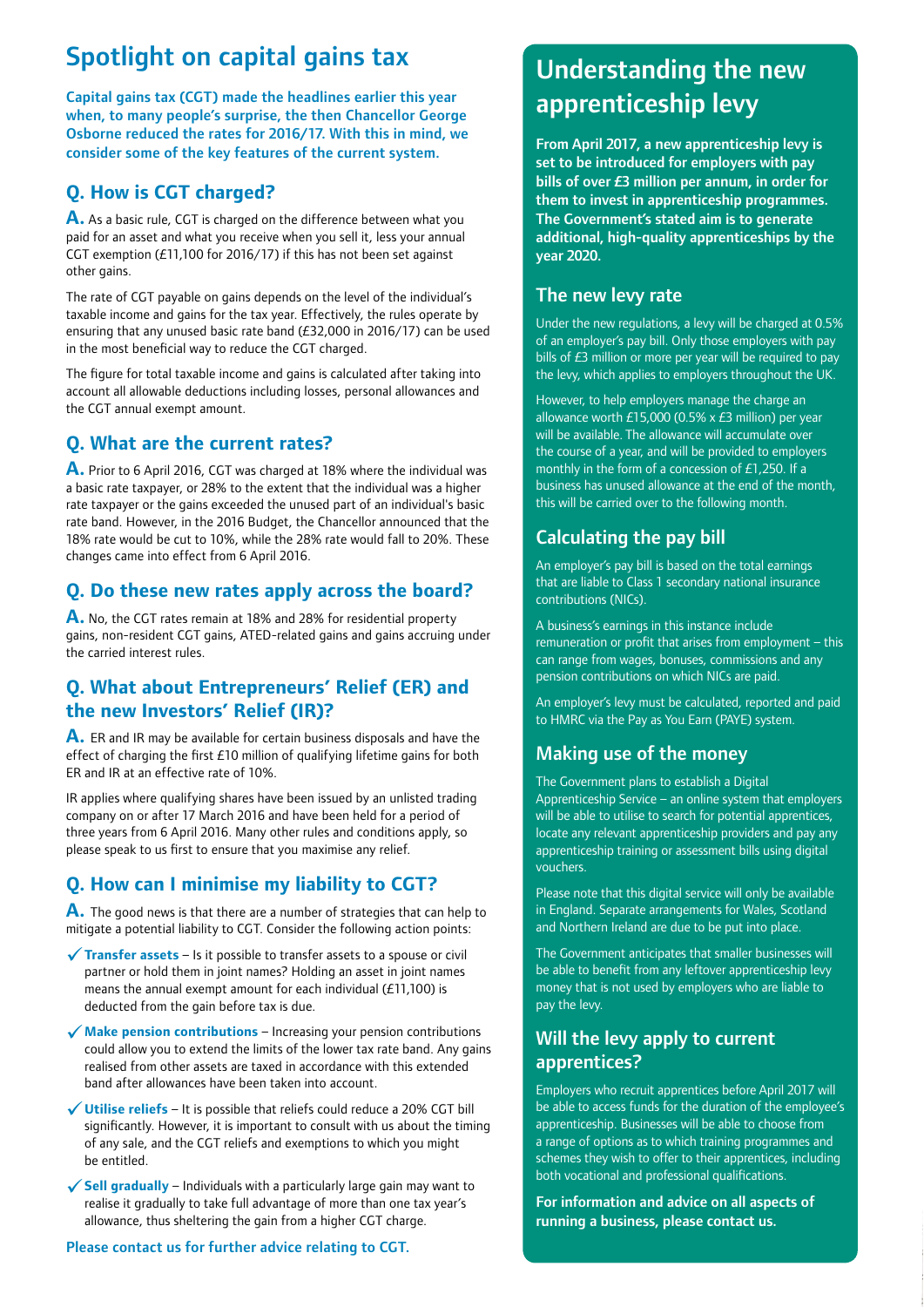

Taking steps to ensure the health and safety of your workforce is not only a legal requirement: effectively managing employees' well-being can also have a positive impact on morale and productivity, boosting concentration and motivation levels, and helping to attract and retain skilled members of staff.

A recent report outlined the need for employers to address a 'well-being vacuum' that has evolved within modern workplaces, with many businesses taking a reactive rather than a proactive approach. Here we consider some strategies to help encourage employee well-being in your workplace.

#### A healthy workplace

As an important first step, you should ensure that the working environment is clean, comfortable and free of potential hazards. As well as helping to minimise the risk of an employee falling ill or an accident occurring, putting such measures in place will help to ensure well-being and boost productivity.

You should consider all aspects of the working environment, from the layout of the office, to the noise and heat levels generated by equipment such as printers and radiators, potential hazards such as computer or telephone cables, and individual employees' seating arrangements. Conducting a risk assessment will help to highlight any areas of the business where things could be improved.

#### Mental health in the workplace

Beyond the immediate physical environment, effective stress management has become an important part of maintaining a healthy and efficient workforce. Mental health issues such as stress and anxiety are becoming increasingly recognised by businesses, and can significantly impact on employees' physical health. Work-related stress accounts for millions of lost working days in the UK every year. Managing stress in the workplace should be part of your business strategy, and staff should be encouraged and supported

in minimising their stress levels with some simple steps, for example:

- **Effectively managing time** Creating a balanced work schedule, which accounts for all tasks and responsibilities, can significantly reduce stress levels
- **Taking regular breaks** As well as reducing physical stresses on the body, taking regular breaks from a computer or workstation can help to refocus the mind
- **Prioritising the workload**  Particularly helpful in times of pressure, creating a priority list can help to ensure that you complete the essential tasks first
- **Being open to compromise** Be open and willing to alter the way in which you contribute to a particular task or work towards a deadline, including delegating work to others where appropriate.

#### Dealing with staff sickness

Employee sickness can be detrimental to all parties, having a knock-on effect on other members of staff and the business as a whole. As well as putting in place a sickness policy outlining the procedures an employee should follow if they are unwell, you should have contingency plans to cover any work in their absence. For cases of long-term sickness, businesses should consider measures to help support the individual back to work, such as reduced hours, amended duties or remote working. To help keep sickness levels to a minimum, you might also consider offering the flu vaccine to employees.

#### Your well-being strategy checklist

- **Creature comforts:** is the working environment comfortable, with noise, lighting and temperatures set at appropriate levels?
- **Shipshape:** are workstations and other areas clean, tidy and hazard-free?
- **Healthy eating:** a good diet can help to boost well-being. If you provide your staff with a canteen or other eating facilities, you might consider including healthy snack options
- **Have a break:** are staff able to take regular breaks, away from their workstations?
- **An open policy:** do staff feel able to approach managers regarding their well-being?
- **Posing the question:** consider asking staff to report on their health and satisfaction levels
- **Time for fun?** Arrange a communications day with some fun activities to help staff to relax and to improve team bonding.

Sickness is an inevitable and often uncontrollable part of life. However, by ensuring that you monitor your workplace well-being strategy, and by working with your employees, you can help to minimise the long-term effects on both your staff and your business.